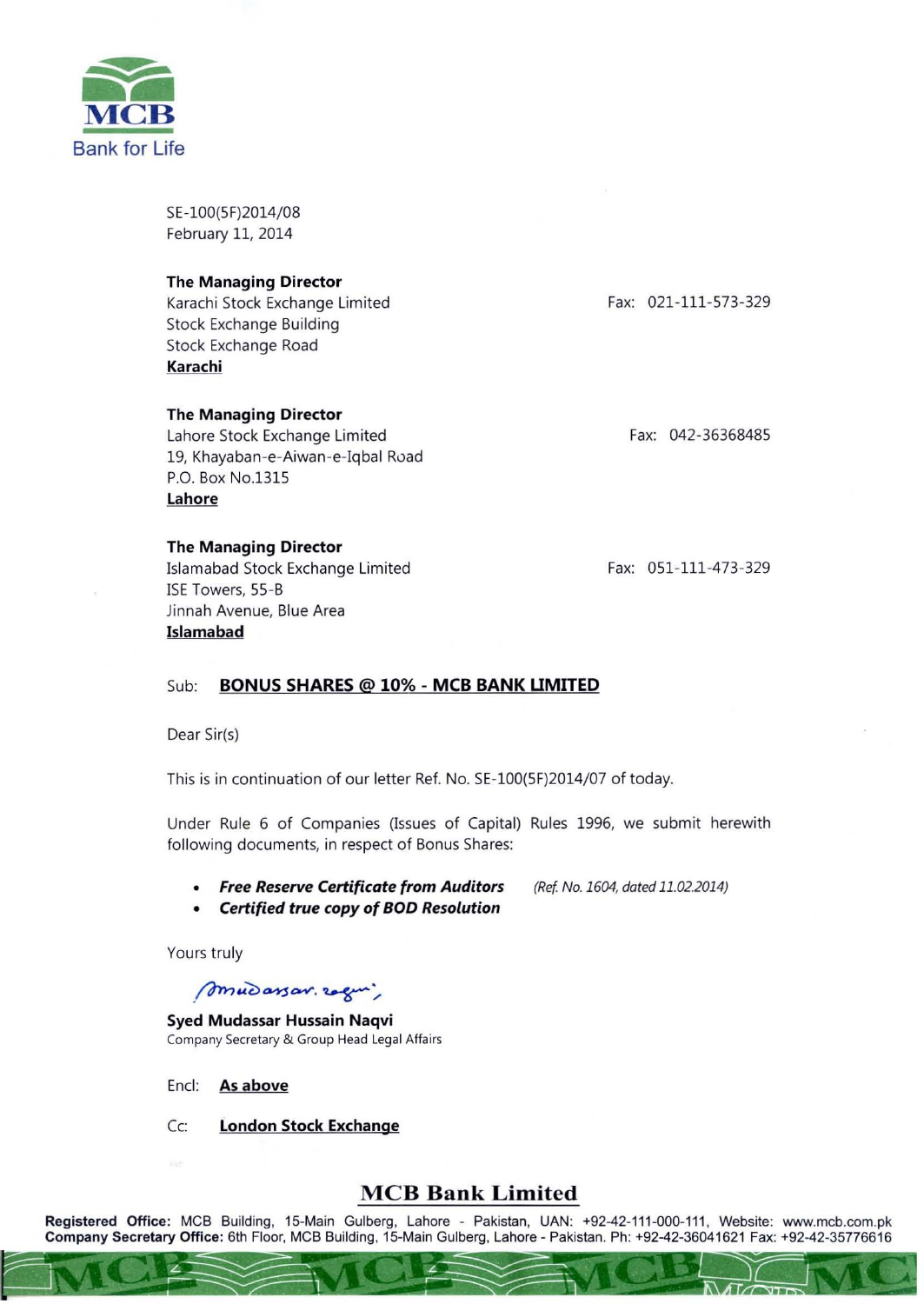

# *A. F. FERGUSON* **&** *CO.*

**February 11, 2014** 

**1604** 

The Company Secretary MCB Bank Limited 15 - Main Gulberg Lahore

Dear Sir

## **FREE RESERVES FOR THE ISSUE OF BONUS SHARES**

**At** your request we have ascertained from the Bank's financial statements for the year ended December 31, 2013 which have been approved by the Board of Directors, that the Bank's residual free reserves, in terms of the meaning given to free reserves in the Companies (Issue of Capital) Rules, 1996 after the proposed issue of the bonus shares of a face value of Rs 1,011,846 thousand would be higher than twenty five percent of the enhanced paid up capital of the Bank.

We have reviewed the contingent liabilities outstanding as at December 31, 2013 to determine the contingent loss, if any, falling within the scope of paragraph 14 of the International Accounting Standard 37 'Provisions, Contingent Liabilities and Contingent Assets' and confirm that no such liabilities are deductible from the aforementioned 'Free Reserves'.

The Bank's 'Free Reserves' retained after the issue of bonus shares do not include any reserves created as a result of revaluation of fixed assets or any intangible or fictitious assets such as preliminary expenses, goodwill, brokerage or commission.

Yours truly  $\overline{A}$ 

**A.** *F. FERGUSON* **&** *CO., Gllm'lel'ed Accountants, a memberfirm a/the PWC network 23-C.* **A2:iz** *Avenuc,* **Cumli** *Bank, Gulberg V,* **P.O.8o:r: 39,** *lAhore-S466o; Pakistan. Tel:* **+92 (42) 35715864-71;** *Fax:* **+92 (42)** *3571 5872* 

Karachi: State Life Building No. 1-C, I.I. Chundrigar Road, P.O. Box 4716, Karachi-74000, Pakistan. Tel: +92 (21) 3242 6682-6/3242 6711-5; Fax: +92 (21) 3241 5007/3242 7938; <www.pwc.com/pk><br>Islamabad: PIA Building, 3rd Floor, 49 Blue Area, Fazl-ul-Haq Road, P.O.Box 3021, Islamabad-44000; Tel: +92 (51) 2273 457-60; Fax:  $Kabul: House No. 1916, Street No. 1, Behind Cinema Bariqot, Nahar-e-Darsan, Kartc-4, Kabul, Afghanistan; Tel: +93 (779) 315 320$